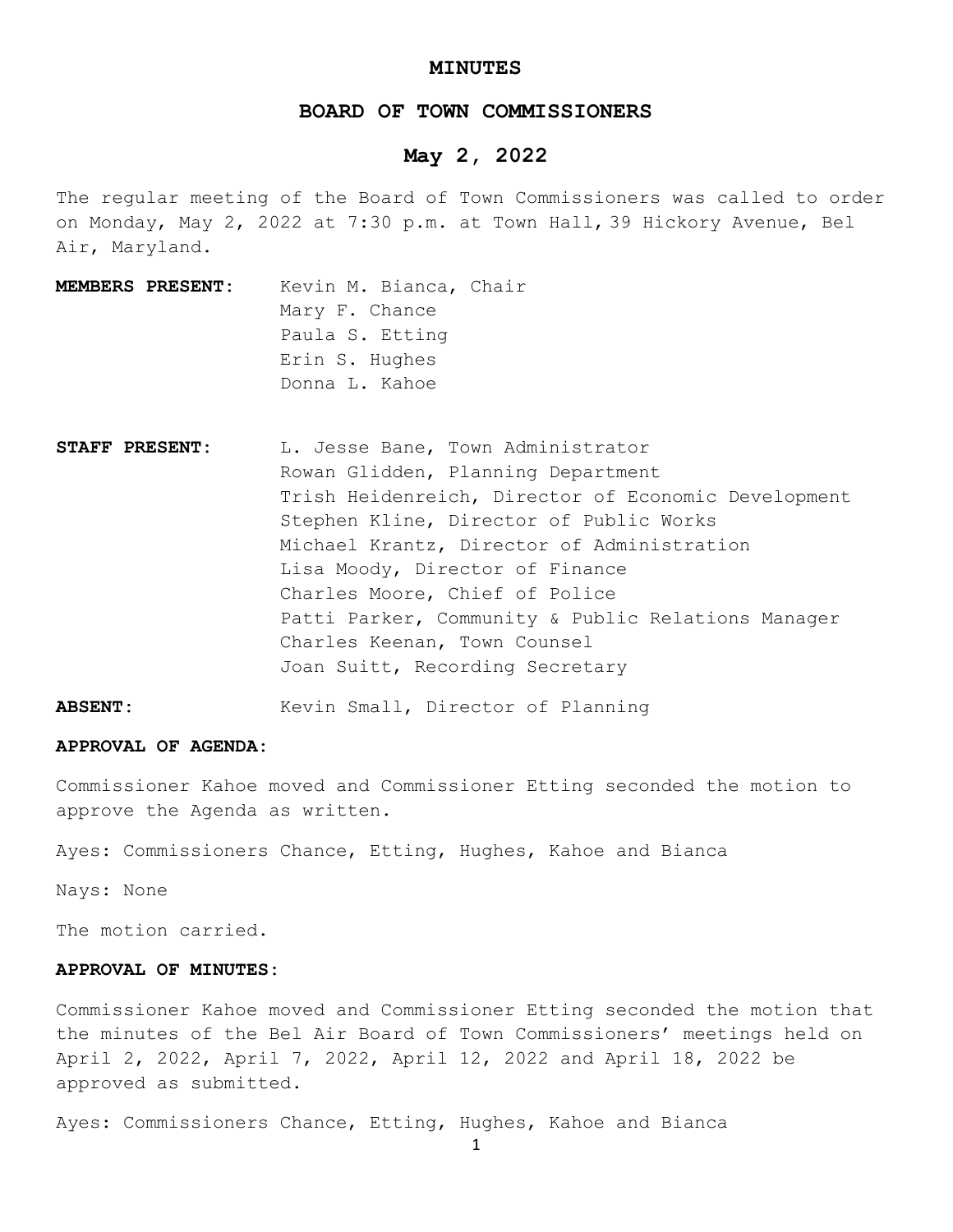Nays: None

The motion carried.

## **PUBLIC HEARINGS:**

### Ordinance 809-22 Amendment to Zoning District Boundaries

Mr. Glidden, Senior Planner, notified the Land Use Article of the Maryland Annotated Code requires all MD jurisdictions review and update their Comprehensive Plan and to revise zoning classifications to conform to the new Plan. On March 21, 2022, Bel Air adopted a new Comprehensive Plan which outlined goals for desired changes to Land Use and Zoning.

Based on the new Comprehensive Plan, the Planning Commission evaluated zoning requests for 13 properties submitted by property owners. The Planning Commission made recommendations for zoning reclassification after public input at its meeting on April 7, 2022. A Planning Commission report for each property and the associated recommendation is provided as Exhibit A to the Ordinance and these reports are summarized below.

### Issues #1 and #2

Zoning R-2 (w/TO)

R-2 Medium Density Residential (with Transition Overlay) is a residential district with limited opportunities for commercial use. Professional office and personal service uses are permitted and may be developed within existing residential structures. There are restrictions to architecture, buffering, parking, exterior lighting, sign size, and operation of the use. All commercial uses are required to obtain Special Exception approval from the Board of Appeals.

Zoning R-O

R-O Residential Office is a mixed-use district and targeted for areas that may no longer be attractive for residential due to high traffic or other factors. It is considered one step more intensive than Residential with Transition Overlay. This district allows Business/Medical Services and Personal/Professional Services as permitted by right. Many more uses can be approved through Special Exception or Special Development review which has specific performance standards associated with the use. Setbacks, lighting, signage, parking, building height, and use of the property are more relaxed than the transition overlay but more restrictive than a business district.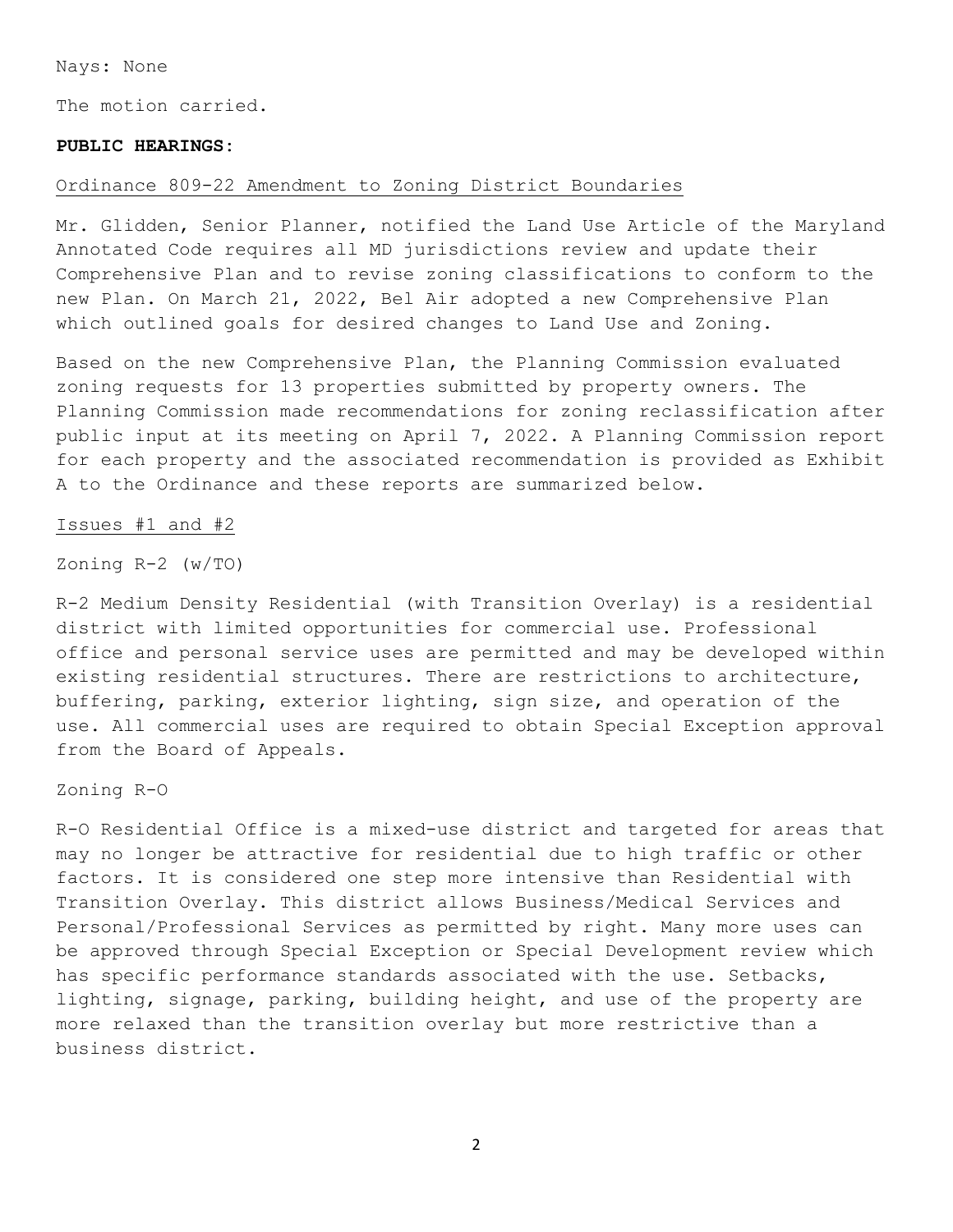#### Issue #1, 603 N Hickory Avenue

Rezone property from R-2 Medium Density Residential (w/Transition Overlay) to R-O Residential Office

Subject property is located at the corner of Crocker Street and Hickory Avenue with access obtained from Crocker. It is 0.69 acres with an existing professional office use occupying a historically inventoried residential dwelling. Properties to the north across McCormick Lane (private) were rezoned in 2016 to R-O. Properties across Hickory are also zoned R-O. There is a mix of uses along Hickory Avenue with single-family, multi-family residential and office occupying most properties. Hickory is a state road (US Business Route 1) and is classified as an urban arterial in this area with high traffic volumes.

Planning Commission recommends approval of the request.

## Issue #2, 615 N Hickory Avenue

Rezone property from R-2 Medium Density Residential (w/Transition Overlay) to R-O Residential Office

Subject property is located at the corner of McCormick Lane (private) and Hickory Avenue with access obtained from N. Hickory. It is 0.38 acres with an existing single-family residential use occupying the original dwelling. This property is designated as historic by the Town and requires HPC review prior to any major alteration. Properties to the north across McCormick Lane were rezoned in 2016 to R-O. Properties across Hickory are also zoned R-O. There is a mix of uses along N. Hickory Avenue including single-family, multi-family residential and professional office. Hickory is a state road (US Business Route 1) and is classified as a high traffic urban arterial in this area.

Planning Commission recommends approval of the request.

## Issues #3, #4 & #5

## Zoning B-2A

Central Business Gateway is designed to be a transition into the downtown area by allowing infill and redevelopment. It encourages the efficient use of land, compact development, pedestrian connections, and reduced scale of architecture. Most residential, institutional, retail and service uses are permitted with selected more intense uses requiring Special Development or Special Exception review. B-2A utilizes form-based zoning which requires review of any proposed development to lean heavily on the design of the site and design of the architecture. A separate layer of review is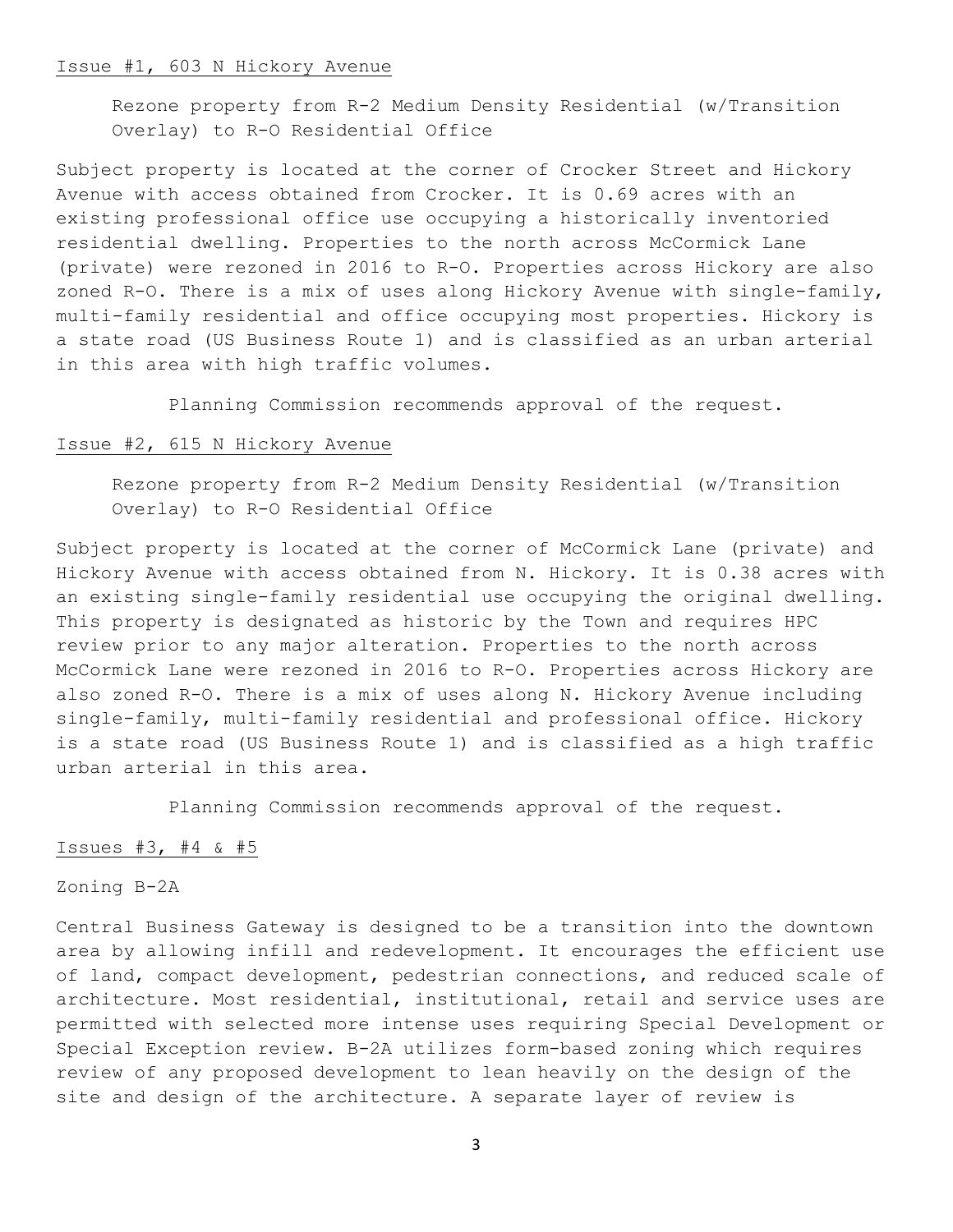required for most proposals in this district to assess the design and make sure it fits into the neighborhood.

Zoning B-3A

The General Business Gateway district is slightly more intensive and focused on a different neighborhood context. It is applied as a transition from highway-oriented development to more urban uses. Larger mixed-use development which emphasizes access, streetscape, and site design is considered a priority. B-3A utilizes form-based zoning with the same guidelines as the B-2A district for site and architectural design. Permitted uses generally mirror the B-2A District with a few notable exceptions such as car wash, kennel, tattoo/body piercing, and car sales which can be approved through the Special Exception or Special Development process.

## Issue #3, 30 E Gordon Street

Rezone property from B-2A Central Business Gateway to B-3A General Business Gateway

Subject property is 0.21 acres and located along East Gordon Street near its intersection with N. Main Street. There is no structure, and the current use is vehicle parking. This property provides parking for uses occupying 38 and 44 E Gordon along with employee spaces for Klein's ShopRite. The neighborhood is a mix of retail, service, institutional and multi-family/townhouse uses from Main Street to Franklin Street, however, the dominant existing use is commercial. East Gordon Street is classified as a commercial collector and carries moderate traffic volumes.

Planning Commission recommends approval of the request.

### Issue #4, 38 E Gordon Street

Rezone property from B-2A Central Business Gateway to B-3A General Business Gateway

Subject property is 0.46 acres and located along East Gordon Street near its intersection with Main Street. The existing structure contains counseling services and shares parking with 44 E Gordon Street. In addition, employees from Klein's ShopRite may also use spaces on this property. The area is a mix of retail, service, institutional and multifamily/townhouse uses from N. Main Street to Franklin Street similar to 30 E. Gordon. Gordon Street is classified as a commercial collector and carries moderate traffic volumes.

Planning Commission recommends approval of the request.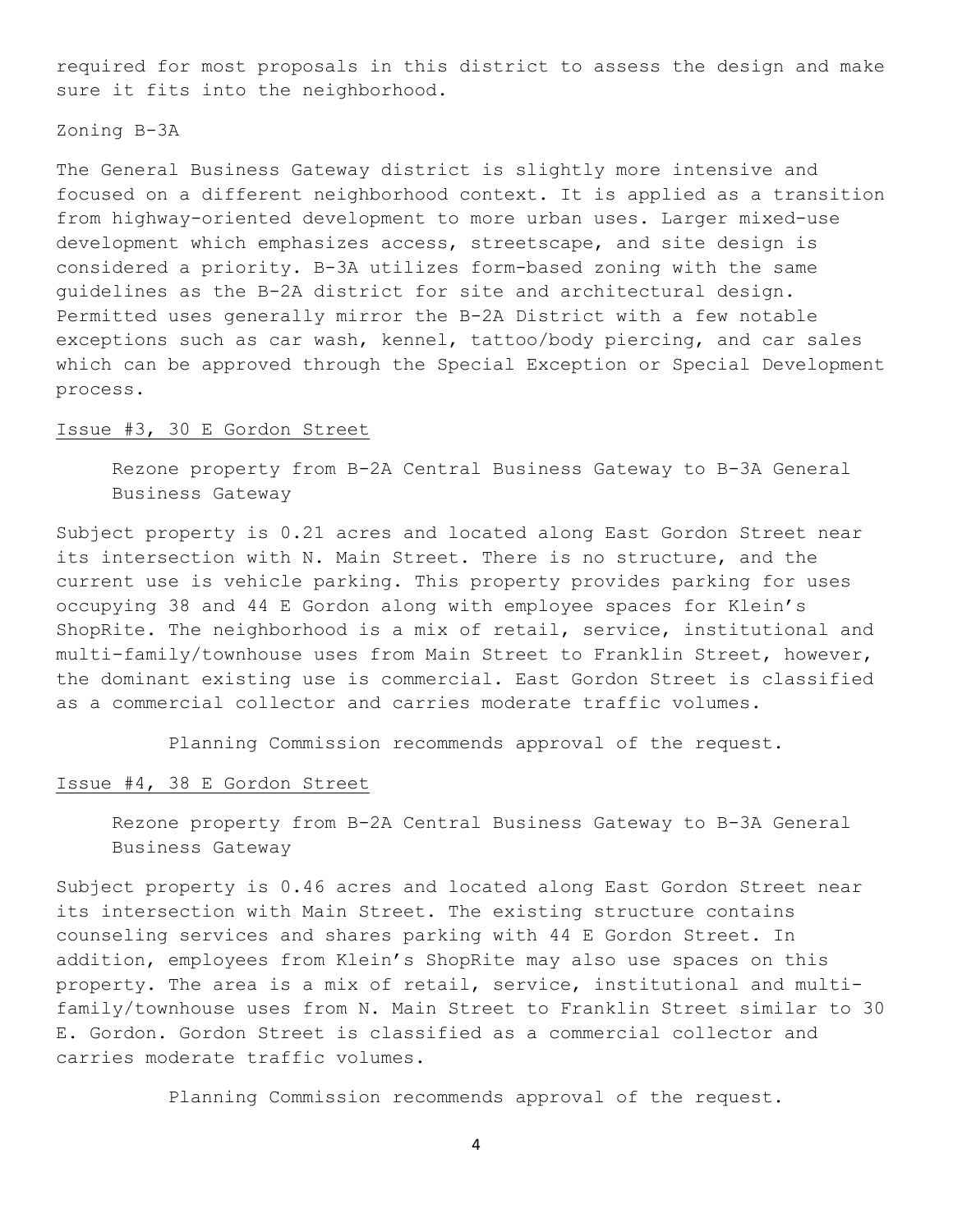#### Issue #5, 44 E Gordon Street

Rezone property from B-2A Central Business Gateway to B-3A General Business Gateway

Subject property is 0.16 acres and located along East Gordon Street about mid-block between N. Main Street and Franklin Street. The existing structure is occupied by counseling services who utilize the parking on the adjacent two lots along with 38 E Gordon. The parking lot may also provide employee spaces for Klein's ShopRite. The neighborhood is a mix of office, service, institutional and residential uses. This area is the beginning of a transition to less intense uses located east and closer to Hickory Avenue. Gordon Street is classified as a commercial collector and carries moderate traffic volumes.

Planning Commission recommends approval of the request.

## Issues #6, #7, #8 & #9

Zoning R-2 (w/TO)

R-2 Medium Density Residential (with Transition Overlay) is a residential district allowing limited opportunities for commercial use. Professional office and personal service uses may be developed within existing residential structures. There are restrictions to architecture, buffering, parking, exterior lighting, sign size, and operation of the use. All commercial uses under this overlay are required to obtain Special Exception approval from the Board of Appeals.

Zoning B-3A

The General Business Gateway district is more intensive and focused on a commercial neighborhood context. It is applied as a transition from highway-oriented development to more urban uses. Larger mixed-use development which emphasizes access, streetscape, and site design is considered a priority. Uses mirror the B-2A District and those permitted by right include most retail, business services, restaurants, convenience store, general merchandise, pharmacy, and medical lab. Uses which may be allowed through Special Exception or Special Development include a shopping center, liquor store, commercial parking, and fitness center. B-3A zoning also allows for a 55-foot height limit as opposed to 30-foot in the R-2 district.

### Issue #6, 43 E Broadway

Rezone property from R-2 Medium Density Residential (with Transition Overlay) to B-3A General Business Gateway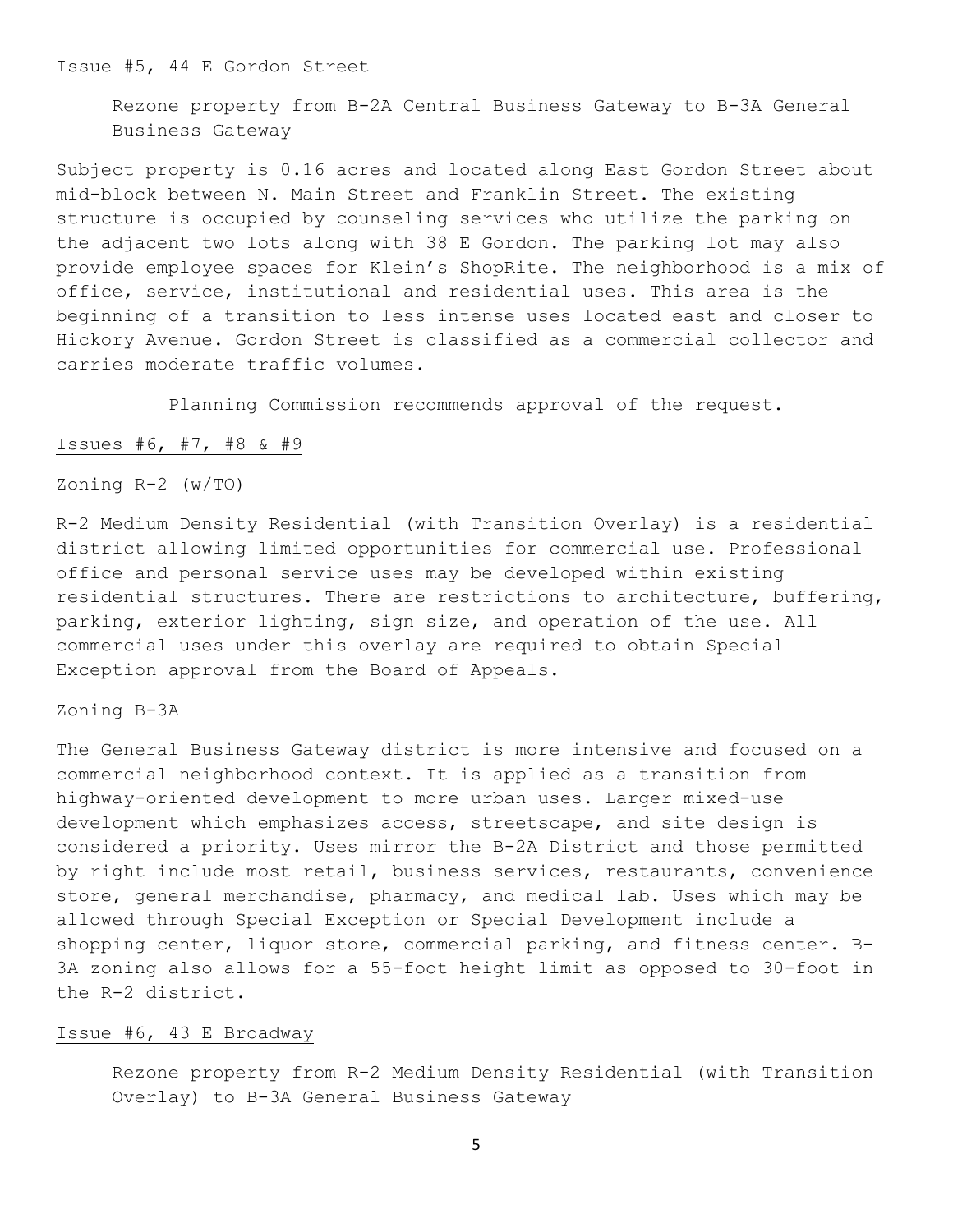Subject property is a residential 0.22-acre lot located immediately adjacent to Klein's ShopRite; a Grocery Store located at 223 N Main Street. Representatives from ShopRite have indicated they would desire to utilize this property to expand the existing grocery store and address current loading/unloading challenges which disrupt Broadway. Broadway is a state road which is classified as a principal urban arterial in the Town. It is considered high traffic and carries vehicles between N. Main and N. Hickory. The neighborhood consists of retail, institutional, residential and office uses. The dominate use is commercial associated with Main Street. Broadway was recently improved with upgrades to curbs, storm drain inlets and sidewalks.

Planning Commission recommends approval of the request.

### Issue #7, 45 E Broadway

Rezone property from R-2 Medium Density Residential (with Transition Overlay) to B-3A General Business Gateway

Subject property is a 0.44 acre residential lot located near (although not abutting) Klein's ShopRite, a Grocery Store located at 223 N Main Street. ShopRite may utilize this property to expand the existing grocery store at some point in the future. Broadway is a state road which is classified as a principal urban arterial in the Town. It is considered high traffic and carries vehicles between N. Main and N. Hickory. The neighborhood remains closely associated with commercial uses along N. Main Street and consists of retail, institutional, residential and office uses. Broadway was recently improved with upgrades to curbs, storm drain inlets and sidewalks.

Planning Commission recommends approval of the request.

### Issue #8, 53 E Broadway

Rezone property from R-2 Medium Density Residential (with Transition Overlay) to B-3A General Business Gateway. Subject property is a 0.58-acre lot used as residential and located farther east along Broadway where the neighborhood is beginning to transition to less intense development associated with Franklin Street. This property would extend approximately the same distance from Main Street as the parcels proposed for B-3A zoning on E. Gordon Street. East Broadway is a state road which is classified as a principal urban arterial in the Town. It is considered high traffic and carries vehicles between Main and Hickory. The neighborhood consists of residential, and professional office along Broadway and Franklin Street with an even mix between the two uses.

Planning Commission recommends approval of the request.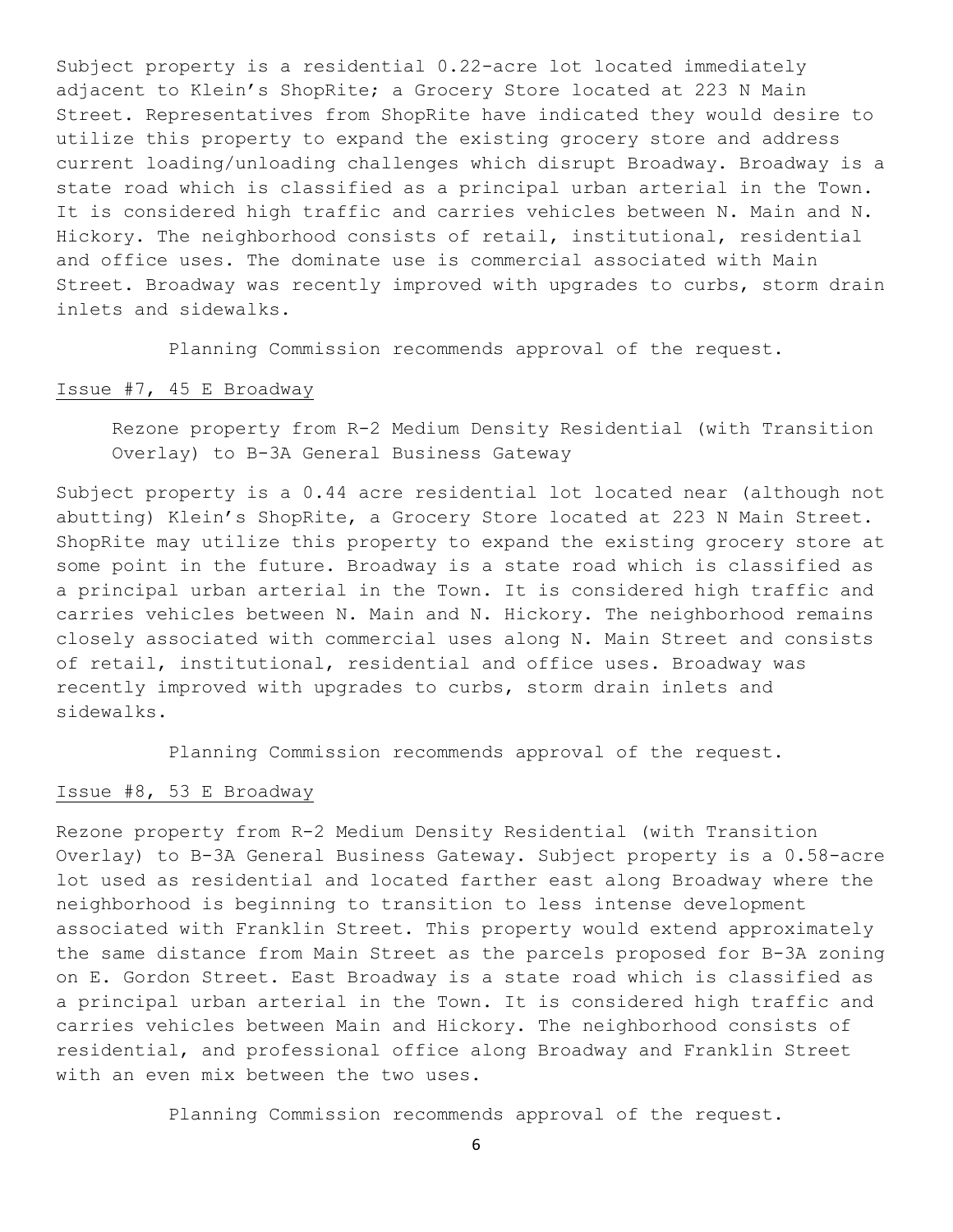#### Issue #9, 57 E Broadway

Rezone property from R-2 Medium Density Residential (with Transition Overlay) to B-3A General Business Gateway

Subject property is a 0.55-acre existing professional office use located abutting residential properties which face Franklin Street and adjacent to existing residential across E. Broadway. East Broadway is a state road which is classified as a principal urban arterial in the Town. It is considered high traffic and carries vehicles between N. Main and N. Hickory. The neighborhood consists of residential and office uses which appear more associated with the development related to Franklin Street and N. Hickory Avenue. Intense development of this property will more likely impact the neighborhood due to its size and location.

Planning Commission DOES NOT recommend approval of the request.

## Issue #10, 1307 Moore's Mill Road

Rezone property from R-2 Medium Density Residential to B-1 Limited Business

Subject property is undeveloped and located adjacent to the existing St. Matthew Lutheran Church. It is a newly created parcel which encompasses most of the remaining developable land east of Bynum Run and adjacent to the church campus. This parcel also includes areas encumbered by wetlands, wetland buffers, floodplain and forest retention which have severe limitations to development. Moore's Mill Road is a county road which serves as a collector between MD Route 22 (Churchville Road) and US Business Route 1. The neighborhood consists of residential to the west, south and north including single-family and townhomes plus commercial to the east associated with the development around the intersection of Moore's Mill Road and Churchville Road. The types of commercial uses which could be approved in the B-1 district include business service, medial service, professional service, and personal service. Some retail including specialty shops and antique shops could also be developed.

Planning Commission recommends approval of the request.

#### Issues #11 & #12

## Zoning R-O

R-O Residential Office is a mixed-use district and targeted for areas that may no longer be attractive for residential due to high traffic or other factors. This district allows Business/Medical Services and Personal/Professional Services as permitted by right. More uses can be approved through Special Exception or Special Development review which has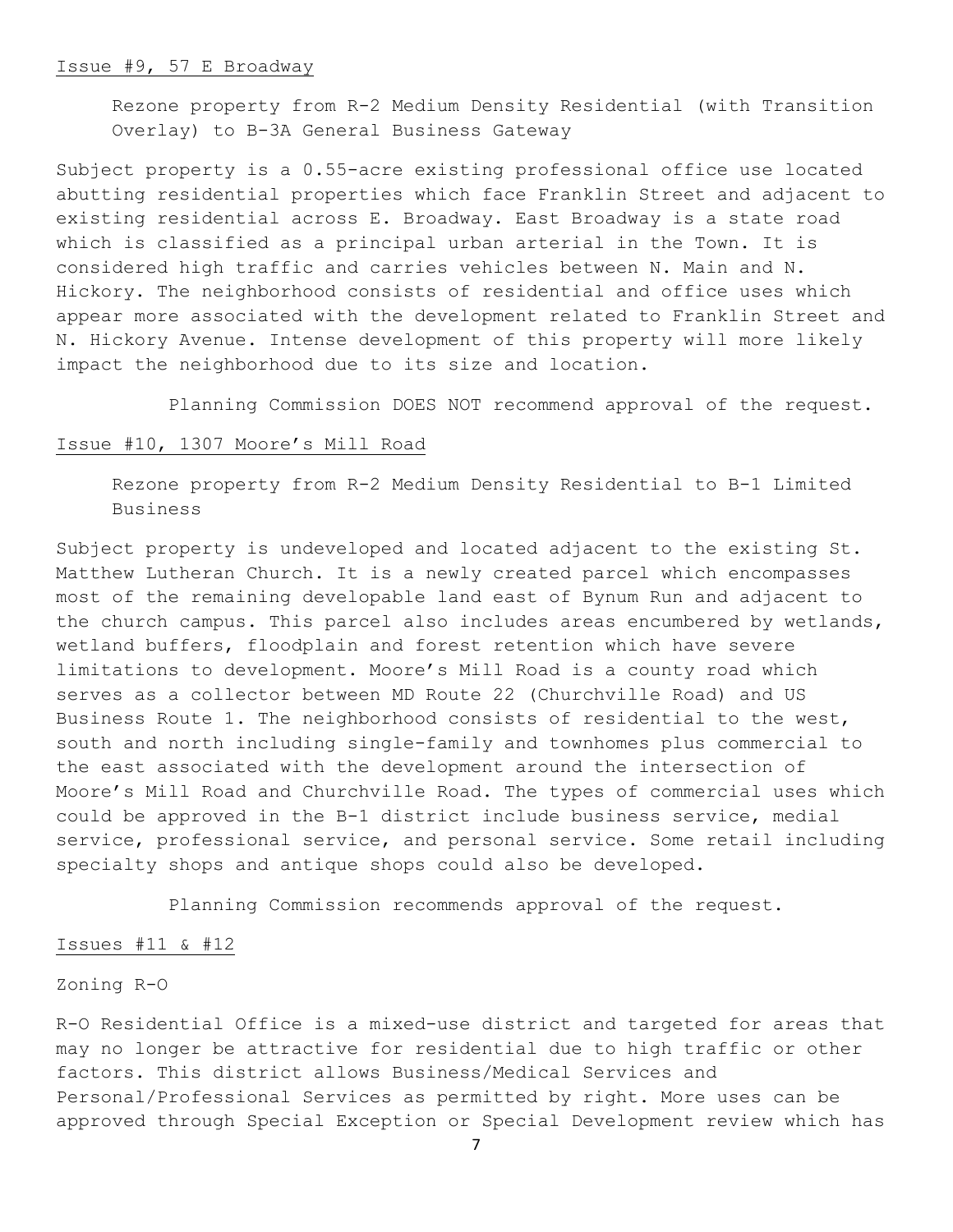specific performance standards associated with the use. Setbacks, lighting, signage, parking, building height, and use of the property are more relaxed than with the transition overlay but more restrictive than a business district.

## Zoning B-2A

Central Business Gateway is designed to be a transition into the downtown area by allowing infill and redevelopment. It encourages the efficient use of land, compact development, pedestrian connections, and reduced scale of architecture. Most residential, institutional, retail and service uses are permitted with selected more intense uses requiring Special Development or Special Exception review. B-2A utilizes form-based zoning which leans heavily on the design of the site and design of the architecture. A separate layer of review is required for most proposals in this district to assess the design and make sure it fits into the neighborhood.

## Issue #11, 109 E Churchville Road

Rezone property from R-O Residential Office to B-2A Central Business Gateway

Subject property is 0.58 acre and consists of parking and no structure. The existing parking lot appears to provide spaces for the adjacent property (221 Maitland Street). The property is located on the corner of westbound MD Route 22 (Churchville Road) and Maitland Street with access obtained from Churchville Road. The neighborhood is a mix of residential and office to the east and more intense retail and service uses to the west associated with downtown Bel Air. There also are several institutional (government) uses nearby. East Churchville Road is a state road and Maitland Street is a Town road.

Planning Commission recommends approval of the request.

## Issue #12, 221 Maitland Street

Rezone property from R-O Residential Office to B-2A Central Business Gateway

Subject property is 0.18 acre and located at the corner of eastbound MD Route 22 (Fulford Avenue) and Maitland Street. The property consists of one structure (office) with a small parking lot accessed from Maitland Street. The neighborhood is a mix of residential and office to the east and more intense retail and service uses to the west associated with downtown Bel Air. There also several institutional (government) uses nearby. Fulford Avenue is a state road and Maitland Street is a Town road.

Planning Commission recommends approval of the request.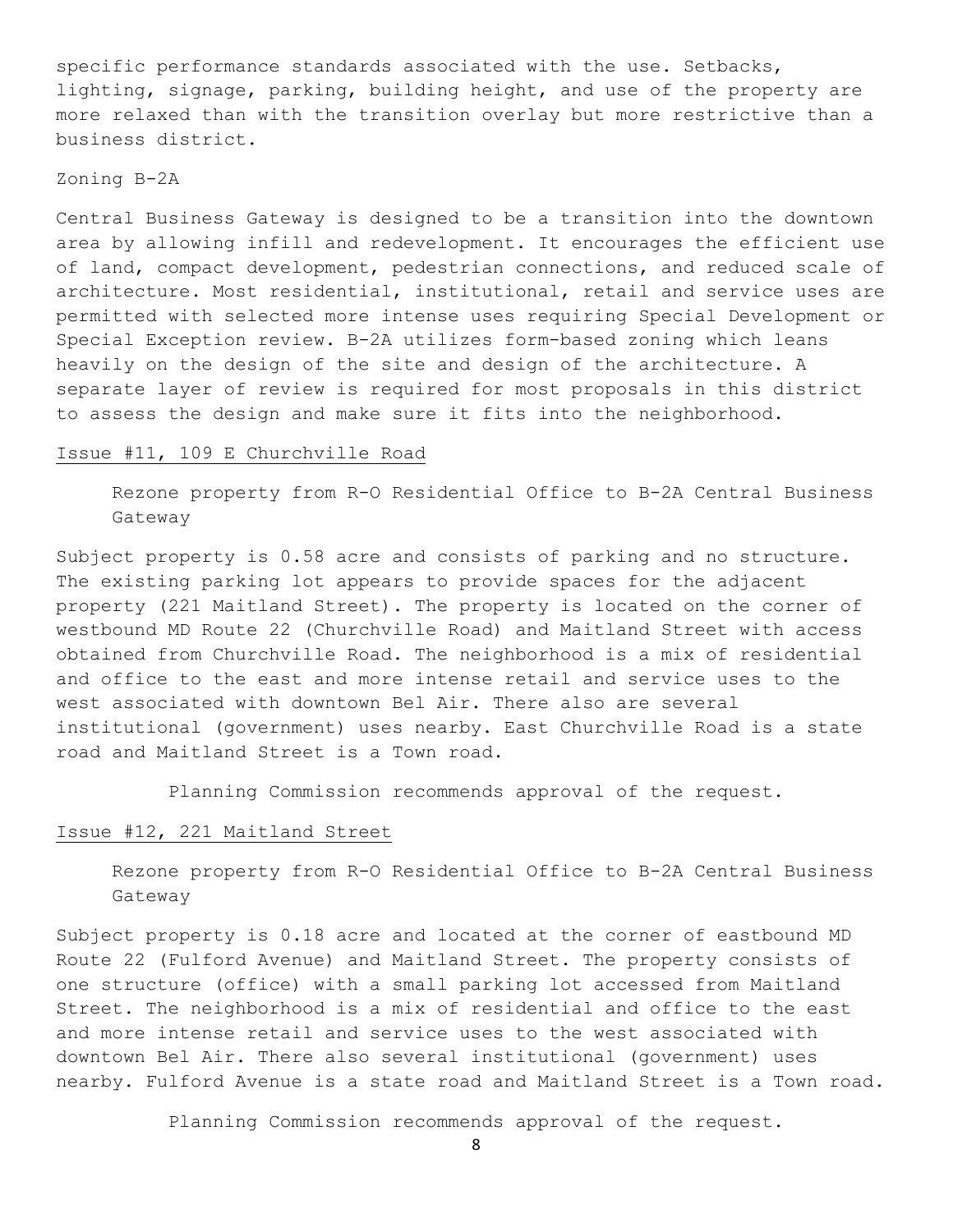#### Issue #13, 212 Archer Street

Rezone property from R-2 Medium Density Residential (with Transition Overlay) to B-3A General Business Gateway

Subject property is 0.23 acre and located along Archer Street with an office use occupying the existing structure. The property is immediately adjacent to the intense retail and services uses associated with US Business Route 1 (Baltimore Pike) to the south. Less intense office and residential uses are located to the north within existing neighborhoods associated with George Street and Archer Street. The change in use and appearance along Archer is abrupt with a quick transition from Baltimore Pike to George Street. B-3A zoning will greatly expand the potential uses from the existing R-2 (w/TO) and provide much more flexibility to utilize the property in an efficient manner.

Planning Commission recommends approval of the request. Chair Bianca called for public comments on properties:

- 603 N. Hickory Avenue and 615 N. Hickory Avenue there were none.
- 30 E. Gordon Street, 38 E. Gordon Street, 44 E. Gordon Street

Michael Klein, 2011 Klein Plaza Drive, Forest Hill, Md., thanked the Commissioners for listening to their appeal and those attending who will have a better concept of what is planned. Mr. Klein shared the history of the property and advised the store is now obsolete, no longer efficient, and requires a great deal of renovation. Mr. Klein estimates the renovation between 6–8 million and advised this is not just an investment for the Klein family, this is an investment for the Town of Bel Air. Having a supermarket central core to downtown Bel Air is a tremendous asset for the entire community, one you can depend on and be proud. Mr. Klein stated we have always strived to maintain that standard in what we do.

Mr. Klein notified of not building a superstore; we are basically keeping the overall size of the supermarket with the exception of expanding and improving a loading dock so traffic on Broadway will not be impeded by the delivery trucks. Mr. Klein stated State Roads have tried to make improvements but feel we can further enhance the quality of life in the Town of Bel Air.

Mr. Klein informed the other part of the project is a proposal for mixed use keeping with the recommendations and plan for the Town of Bel Air that would provide new housing and mixed use for the properties on Broadway and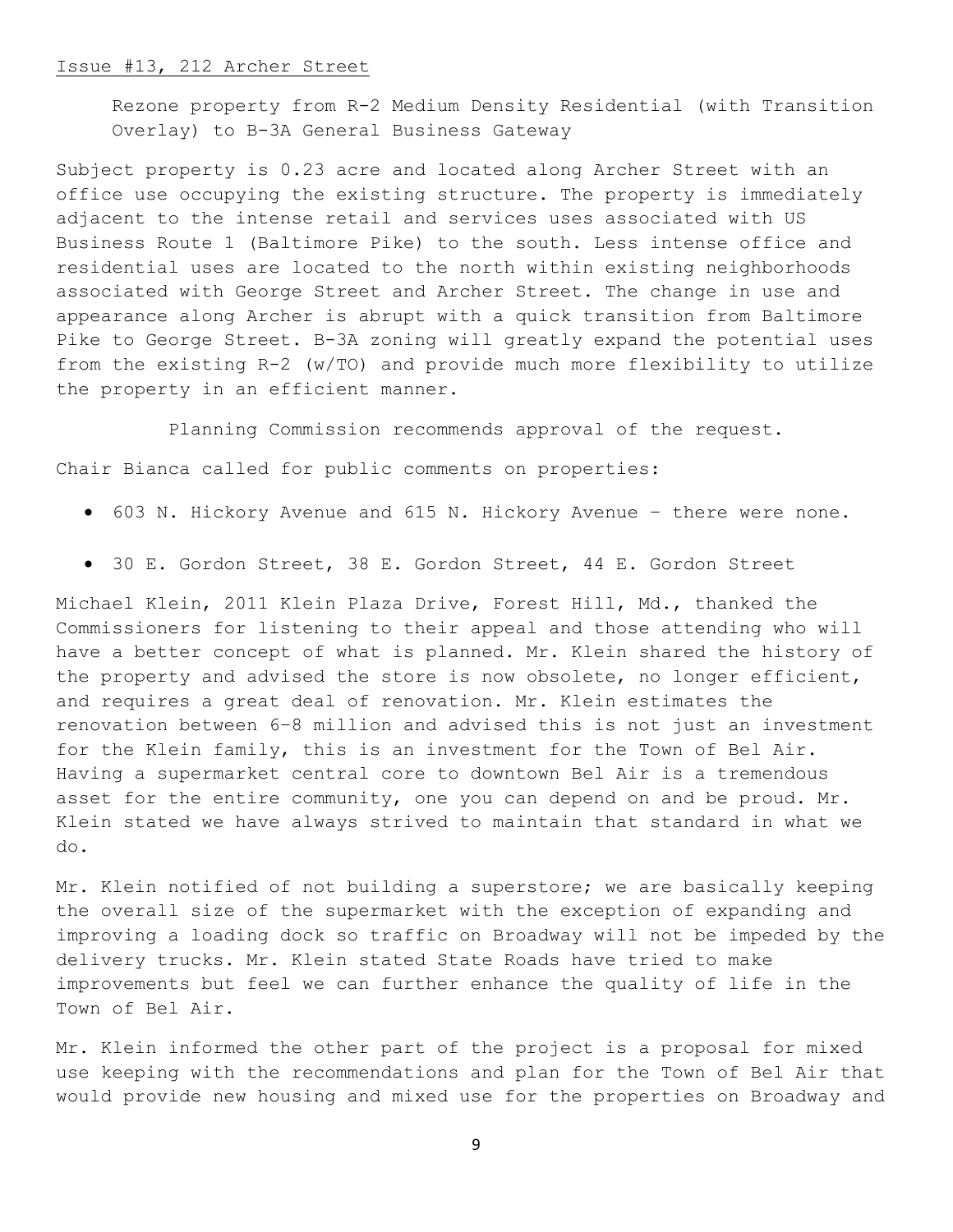the utilization and access off of Gordon Street. The proposal would have on-site parking.

Slideshow was presented:

• 43 E. Boadway – The property is residential, beyond repair and currently has one tenant.

Mr. Klein stated the Town of Bel Air has commissioned an historic review of all properties and not one site in this request has met the requirements of having historic value. Mr. Klein is sensitive to those who have properties that are of historic value and understands the commitment and investments made to preserve these properties.

- proposed loading dock will have dual truck access that will not interfere with traffic on East Broadway.
- proposed façade for the front of the store.
- 30 E. Gordon Street currently a parking lot and access to the back of properties on E. Gordon Street that have various office uses. Currently are professional office spaces.
- 38 E. Gordon Street two story older home, difficult to maintain and currently occupied by Birth Right.
- 44 E. Gordon Street older building, difficult to maintain and currently occupied by Family and Children's Services.
- 45 E. Broadway older building that currently has two apartments.
- 53 E. Broadway comparable type of property.
- 57 E. Broadway was occupied by doctors and the residential characteristics/aspects of the building have been removed. The second floor is used for commercial and the garage used for storage.

The mixed use design was displayed. Mr. Klein advised the Town needs residential growth and people want to live and enjoy the amenities in downtown Bel Air.

Stephen Klein, 2011 Klein Plaza, Forest Hill, Md., advised of taking into account the Comprehensive Plan that was recently adopted and our concept for these properties fit into the desire of the Town. Mr. Klein stated this is a great plan and will represent great growth for the Town's road map moving forward.

Sarah Klein, 2011 Klein Plaza, Forest Hill, Md., spoke about their large remodels at the Forest Hill and Festival stores where they took community input. Ms. Klein advised planned renovations will fit into the Main Street look.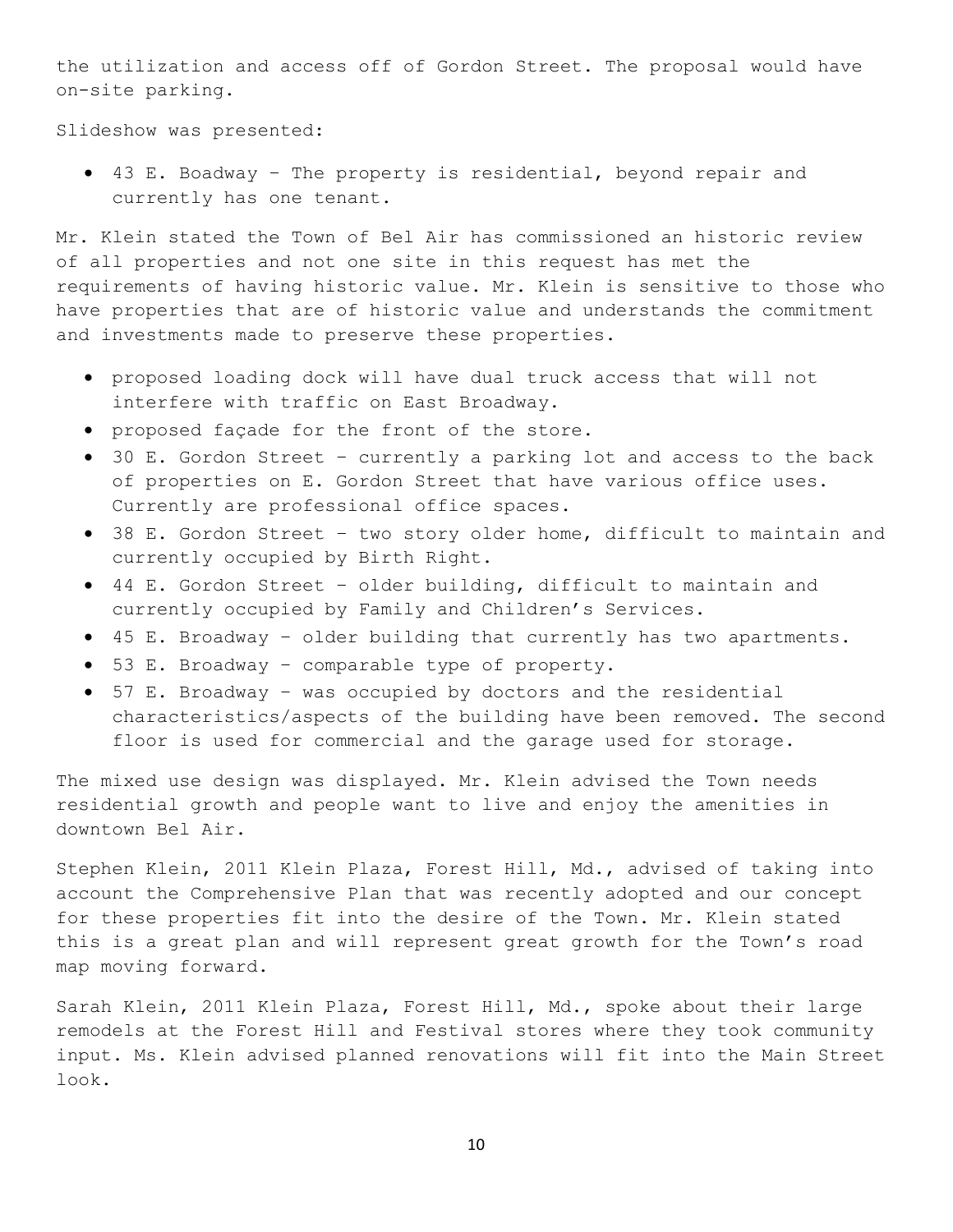Marshall Klein, 2011 Klein Plaza, Forest Hill, Md., stated we are committed to the Town of Bel Air and want to make the store a centerpiece. Mr. Klein advised we are a family business and believe the Town of Bel Air is the heart of Harford County. Mr. Klein stated the Town should have a better supermarket and we want to make an investment for mixed use development for the Town to grow. The Klein family is committed to the Town of Bel Air and believes this site is very appropriate for mixed use. Mr. Klein informed of wanting to do this project now because to wait 10 more years is too late. Mr. Klein advised the developers are not going anywhere and we want to make this project great.

Chair Bianca called for other comments on these parcels. There were none.

Chair Bianca called for comments on 43 E. Broadway, 45 E. Broadway, 53 E. Broadway, 57 E. Broadway.

Evan Schaule, 62 E. Broadway, Bel Air, Md., is in opposition to the rezoning and advised the picture the Klein family painted on the condition of these homes is not true. This in a neighborhood where his children play in the front yard and kids walk to the elementary school. When looking at the plans, Mr. Schaule sees a parking lot directly across from his house and advised there are better ways to develop Bel Air. Mr. Schaule advised trucks at ShopRite may come out a few feet on the road but this is not a huge nuisance. The huge nuisance will be people pulling in and out of parking lots across the street from his home. Mr. Schaule said this will deteriorate the beauty of my neighborhood and will continue to spread. Mr. Schaule likes the beauty and history and does not understand the no relevance to historic. This will destroy our neighborhood and we do not want apartments or a liquor store. Mr. Schaule asked the Commissioners to please protect our quality of life and stand up for us.

Bob Cassilly, 112 E. Broadway, Bel Air, Md., feels the current zoning is appropriate because it emphasizes the residential to business. Mr. Cassilly spoke about his history of living on Broadway and how it was the freeway years back. Currently, Broadway is busy by day but by evening it is a neighborhood street. Mr. Cassilly understands the economics of keeping up these houses but there is a lot of history there and does not want to see them torn down. Mr. Cassilly does not have a problem with the loading dock addition but stated the other type of development will totally change the neighborhood and we work hard to maintain our properties. Mr. Cassilly wants to keep the historic gateway to the Town and advised B-3 is a gross overstep and changes the economics radically. Mr. Cassilly stated if you do this, you have redone Broadway.

Steve Chizmar, 321 E. Broadway, Bel Air, Md., appreciates the ShopRite store as a valuable asset to the community. Mr. Chizmar stated if a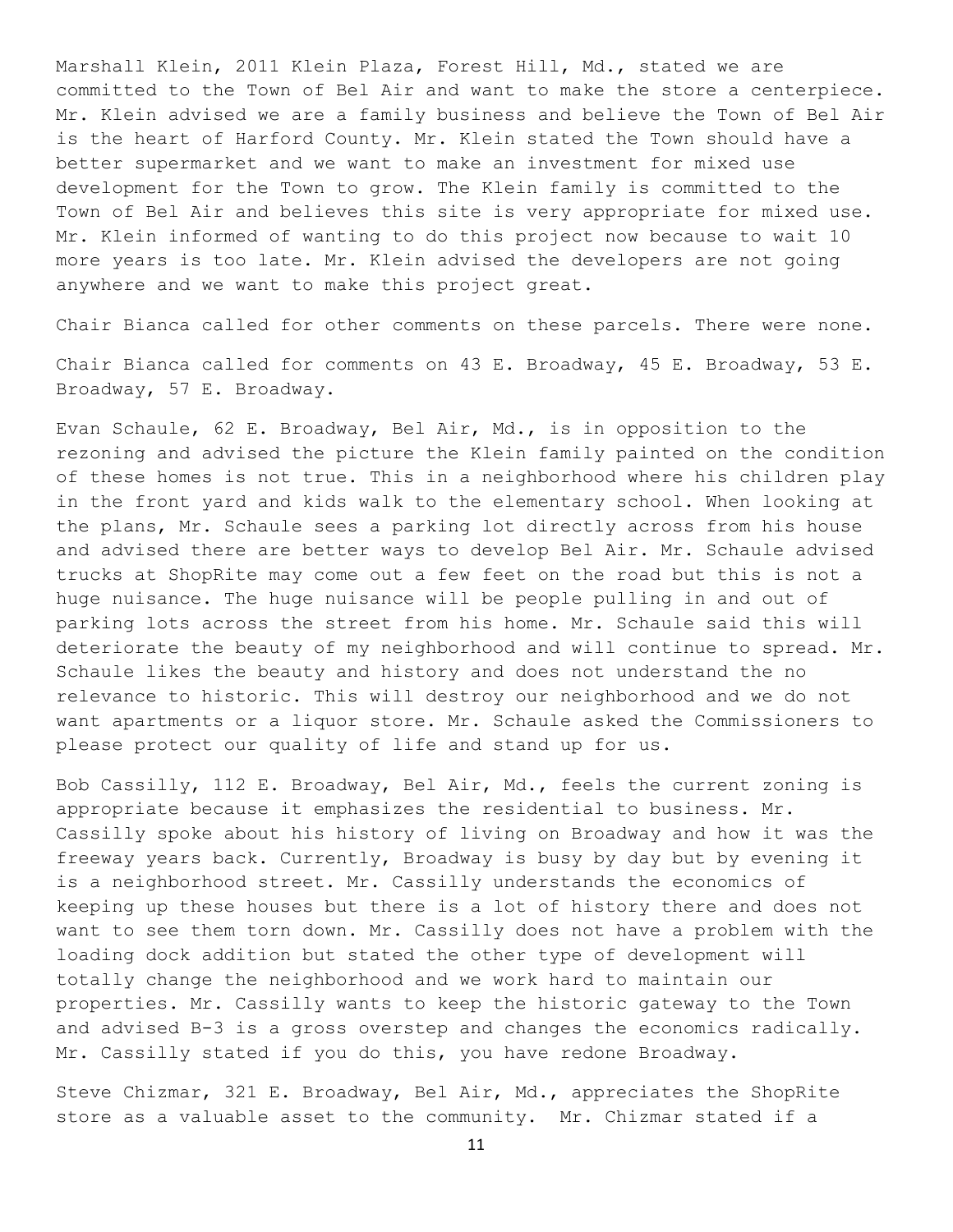property or two is needed for expansion of the loading dock, he supports it.

Mr. Chizmar has issues with the new project stating the properties on Broadway have been zoned R-2 Transition for decades and is the buffer between Main Street and the neighborhoods.

The purpose of Transition Overlay - that has mixed use:

- 1. of residential and professional businesses
- 2. to protect residential neighborhoods from impacts of higher intensity development
- 3. to maintain the residential appearance and scale of development of transitional neighborhoods
- 4. support small scale community business use to minimize daily vehicular trips
- 5. support the sense of arrival and provide attractive gateways to the town center.

Mr. Chizmar notified Broadway is the definition of transitional overlay and the subject properties are viable and not vacant. These homes need work but it is not a reason to tear them down. Mr. Chizmar notified dates when these homes were built and advised if the streetscape is changed by doing a large development, that is what Broadway will look like over the next 100 years. Mr. Chizmar advised this new zoning allows for a 55' building and if approved the Town is saying that is ok. Many of the Commissioners campaigned on keeping Bel Air small town, this approval is making Bel Air big. Mr. Chizmar requested Broadway remain the same and not be rezoned.

Vincent McHugh, 422 E. Broadway, Bel Air, Md., concurs with Mr. Chizmar regarding the R-2 Transitional Overlay. This means we should not have an institutional residential area and asked the Commissioners not to approve the rezoning on Broadway.

Maryanna Skowronski, 512 N. Hickory Avenue, Bel Air, Md., shops at ShopRite and advised the façade is a beautiful plan. Ms. Skowronski stated the backside of the property is a gateway to the Town of Bel Air; it is residential, quiet and pretty. The planned project is the wrong thing for the wrong street and asked the Town Board not to let the rezoning go forward.

Kristin Sudbrink, 323 Franklin Street, Bel Air, Md., understands the loading dock and the façade but is very concerned with the multi-purpose use with almost five stories that will change the dynamic of the neighborhood. Ms. Sudbrink notified our neighborhood has supported 3-4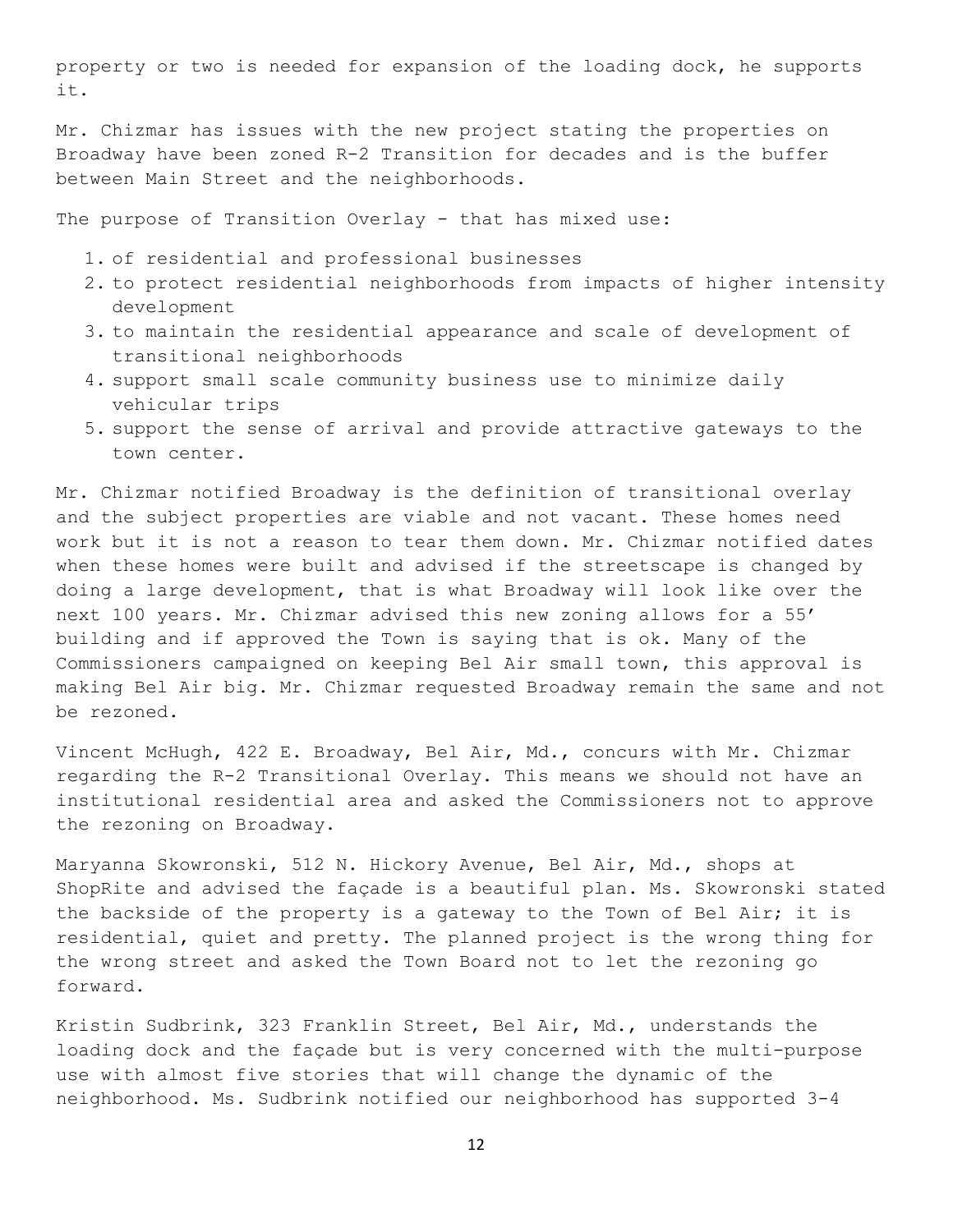halfway houses and wants to make sure we get honored for trying to keep the small sense of community. Ms. Sudbrink agrees with the Planning Commission recommendation on parcels #43 and #45 on Broadway. To expand beyond into parcels #53 and #57 is encroaching into residential and asked the Commissioners to heavily consider that.

Karen Chizmar, 321 E. Broadway, Bel Air, Md., appreciates ShopRite and agrees the tractor-trailer trucks make people slow down or sit a few minutes but is not really a problem. Ms. Chizmar does not have a problem with the loading dock. During Ms. Chizmar's time on the Historic Preservation Commission, she talked with many people and was able to get a number of homes designated historic. The neighbors on Broadway have completed many hours maintaining their historic structures for many years. Ms. Chizmar implored the Commissioners not to allow the tearing down of historic houses as it depletes what we have been trying to preserve in the Town for years. Please do not demolish history.

There were no other comments.

Chair Bianca called for public comments on property 1307 Moores Mill Road.

Scott Evans, 1305 Becket Court, Bel Air, Md., lives directly across from St. Matthews Church and is concerned with the possible development. There is a lot of impact for those who live in this area with noise and high traffic. It becomes unbearable at times and no longer enjoyable to live in this area. The application pertains to solar panels and Mr. Evans does not oppose the church wanting to increase their efficiency but the B-1 zoning does. Mr. Evans sees this as a potential for commercial development which will greatly impact the neighbors and increase traffic.

There were no other comments.

Chair Bianca called for public comments on 109 E. Churchville Road and 221 Maitland Street.

Brad Stover, 4685 Millennium Drive, Belcamp, Md., will be speaking on both properties. Mr. Stover believes Mr. Glidden said it correctly that this area is appropriate for transition. Currently, 221 Maitland is used as office buildings and the lot at 109 E. Churchville Road has been vacant for quite some time other than being used for parking. Mr. Stover stated the B-2A zoning is appropriate and agrees with the Planning Commission recommendation. Mr. Stover informed this is a gateway and design will be very important as to what goes on these properties. Mr. Stover asked the Commissioners to adopt the recommendation of the Planning Commission.

There were no other comments.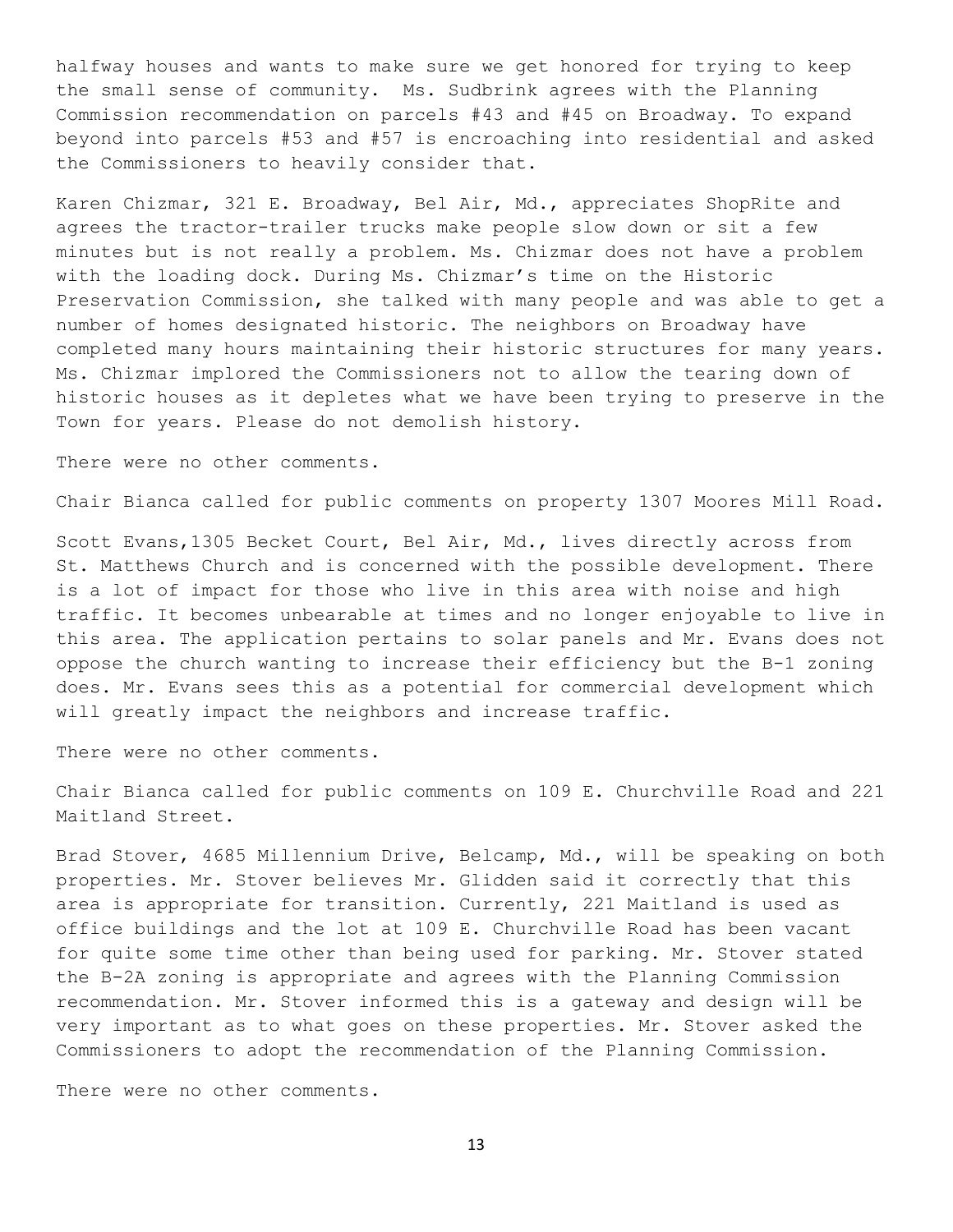Chair Bianca called for public comments on 212 Archer Street.

Brad Stover, 4685 Millennium Drive, Belcamp, Md., is here on behalf of the applicant. Mr. Stover informed this is a piece of property that touches the heavily developed properties under the B-3A zoning classification. Mr. Stover advised this small sliver of property is appropriate for the rezoning as requested in the application because it is part of the rectangle that is part of the commercial zoning that fronts along Rt. 1. Mr. Stover asked the Commissioners to adopt the recommendation of the Planning Commission.

There were no other comments.

Chair Bianca called for further public comments on any of the 13 properties up for potential rezoning.

Lynne McMennamin, 1203 Bancroft Court, Bel Air, Md. shares Mr. Evans' concerns about the intended of use for St. Matthews Church. Currently, there is a lot of noise and she is concerned about the additional development on Moores Mill Road being planned. Ms. McMennamin is disturbed about traffic and how children will be walking to school.

As there were no other public comments, Chair Bianca called for Commissioner comments.

Commissioner Hughes reported being in the middle of the third budget season with the Town. During COVID, the revenue streams took a nosedive and, despite things opening up plus inflation, these were not good budget seasons. Commissioner Hughes stated if the Town is to continue to provide services our residents expect, there are a few paths forward to do that and it is all about revenue streams. We can encourage business growth and development, annex property into the Town which is hard because of being hemmed in with development, increase population density by opting to do higher density residential and mixed use infill projects or raise property taxes. Commissioner Hughes advised there is not much else we can do to continue providing services and competitive compensation for Town employees who provide the services. It is becoming increasingly difficult when every time we try to annex, people are upset or if we look at a project that might increase population density or bring new residents to the Town, people do not want it. Commissioner Hughes stated it is difficult making these decisions when it comes around the budget season.

Commissioner Chance loved living on Broadway a while back and loves being a resident of the Town again. Commissioner Chance notified people want to live here and be part of this community. Commissioner Chance had concern about the new homes on Gordon Street and now cannot understand anyone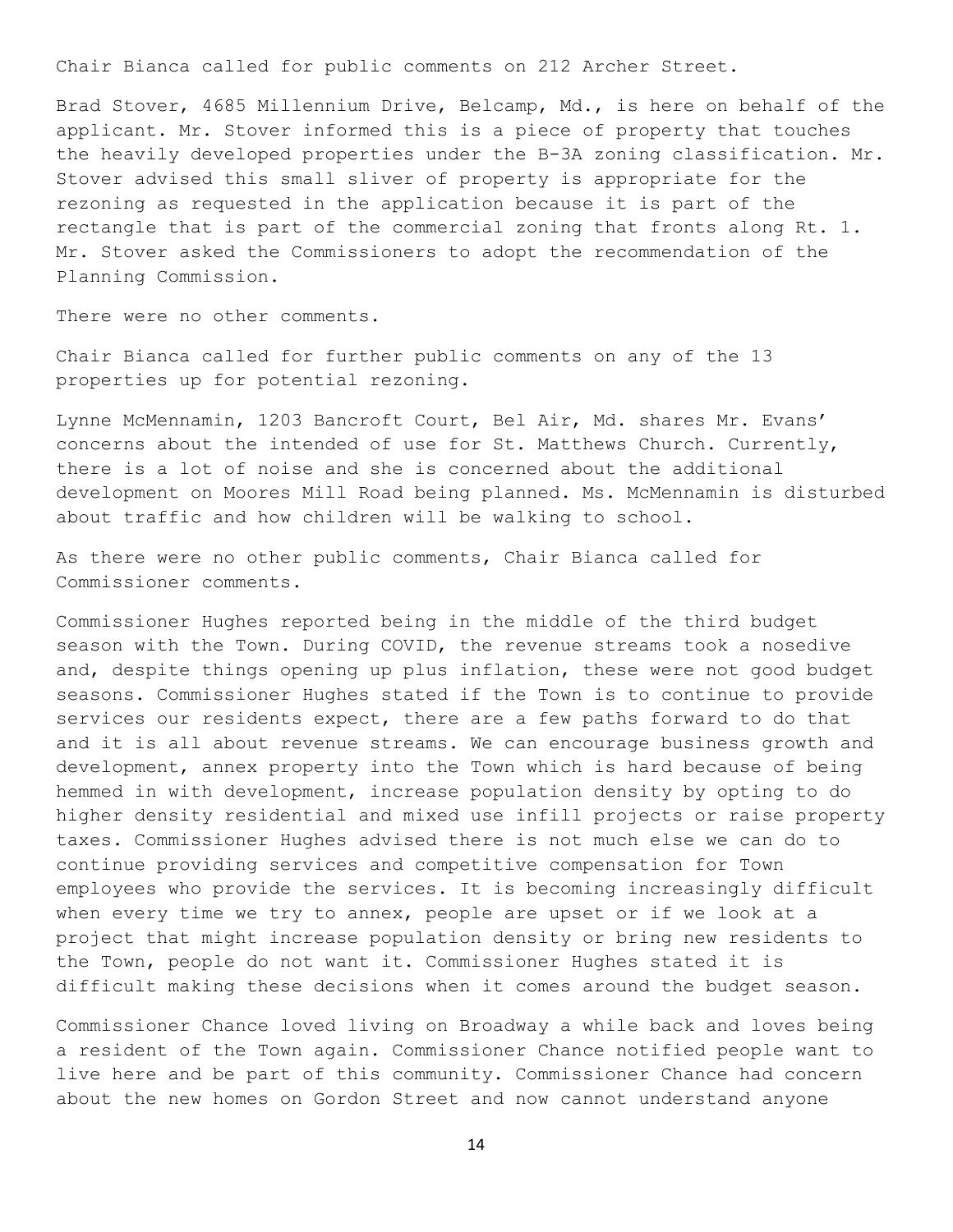complaining about that development today. It is lovely and provides people the ability to walk wherever they want to go in Town. Prior to the development, it was ugly and the developers turned it around.

Commissioner Chance applauds the Klein family for what they currently want to do with the store to make it more effective for residents. When looking at the other properties, it makes sense the Planning Commission made the recommendations and Commissioner Chance feels 57 E. Broadway should be approved. This gives the Klein family the ability to develop something that will bring more people to live in Town and walk to restaurants and the grocery store. Commissioner Chance understands concerns people are expressing but knows no other family that can be more trusted than the Klein's. Commissioner Chance knows Broadway is a wonderful place to live and feels that will be protected by the Klein family as well.

Commissioner Kahoe lives one block from the store and it is unique to have a grocery store within downtown. Commissioner Kahoe feels the other lots are a great opportunity to the Town for revenue and informed of recently losing a piece of property to the County. Commissioner Kahoe has heard that projects are needed for people to live in the Town. Commissioner Kahoe is in favor of the Planning Commission recommendations including the rezoning of 57 E. Broadway.

Commissioner Etting understands the Town's need for revenue and understands everyone's distaste for tax increases but is concerned what Broadway will look like if these properties are rezoned B-3. In Commissioner Etting's opinion, this rezoning will seriously change the character of Broadway. Commissioner Etting understands the Klein's desire to expand the grocery store and the desire of people to have a walkable store in downtown Bel Air but not sure that is the right kind of development for the rest of that street.

As there were no further Commissioner comments, Chair Bianca closed the Public Hearing.

## **UNFINISHED BUSINESS:**

### Ordinance 809-22 Amendment to Zoning District Boundaries

Commissioner Hughes moved and Commission Kahoe seconded the motion that the Bel Air Board of Town Commissioners approve Ordinance 809-22 including the recommendations for reclassification as follows:

> Issue #1, 603 N. Hickory Avenue Issue #2, 615 N. Hickory Avenue Issue #3, 30 E. Gordon Street Issue #4, 38 E. Gordon Street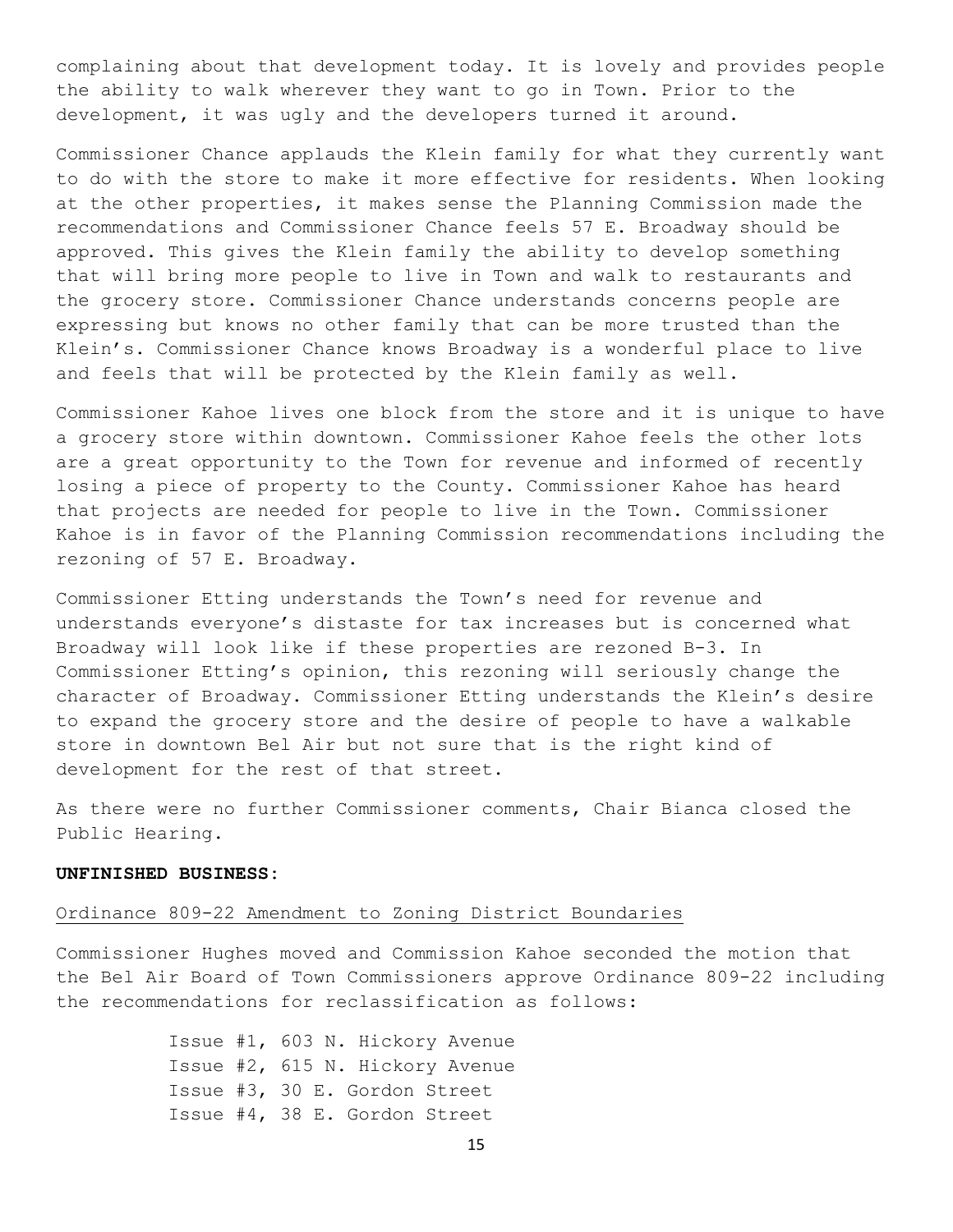Issue #5, 44 E. Gordon Street Issue #6, 43 E. Broadway Issue #7, 45 E. Broadway Issue #8, 53 E. Broadway Issue #9, 57 E. Broadway Issue #10, 1307 Moore's Mill Road Issue #11, 109 E. Churchville Road Issue #12, 221 Maitland Street Issue #13, 212 Archer Street

Ayea: Commissioners Chance, Hughes, and Kahoe

Nays: Commissioner Etting

The motion carried 3 to 1

## **NEW BUSINESS:**

# Purchase of Dispatch Consoles for Town Hall/Police Department Renovations and Additions

Commissioner Etting moved and Commissioner Chance seconded the motion that the proposal of Omnifics Inc., 42461 Spring Splendor Drive, Ashburn, Virginia 20148 as provided to and accepted by the General Service Administration Schedule GS-28F-0038Y to purchase three (3) Dispatch Consoles as part of the Town Hall/ Police Department Renovations and Additions project for an amount not to exceed \$85,000.00 be accepted by the Bel Air Board of Town Commissioners.

Ayes: Commissioners Chance, Etting, Hughes, Kahoe and Bianca

Nays: None

The motion carried.

# Purchase of Furniture for Town Hall/Police Department Renovations and Additions

Commissioner Kahoe moved and Commissioner Etting seconded the motion that the proposal of American Design Associates, 9000 Harford Road, Baltimore, Maryland, 21234, as provided to and accepted by the Mid-Atlantic Purchasing Team Contract #2015-42 to purchase furniture as part of the Town Hall/Police Department Renovations and Additions project for an amount not to exceed \$275,000.00 be also accepted by the Bel Air Board of Town Commissioners.

Ayes: Commissioners Chance, Etting, Hughes, Kahoe and Bianca

Nays: None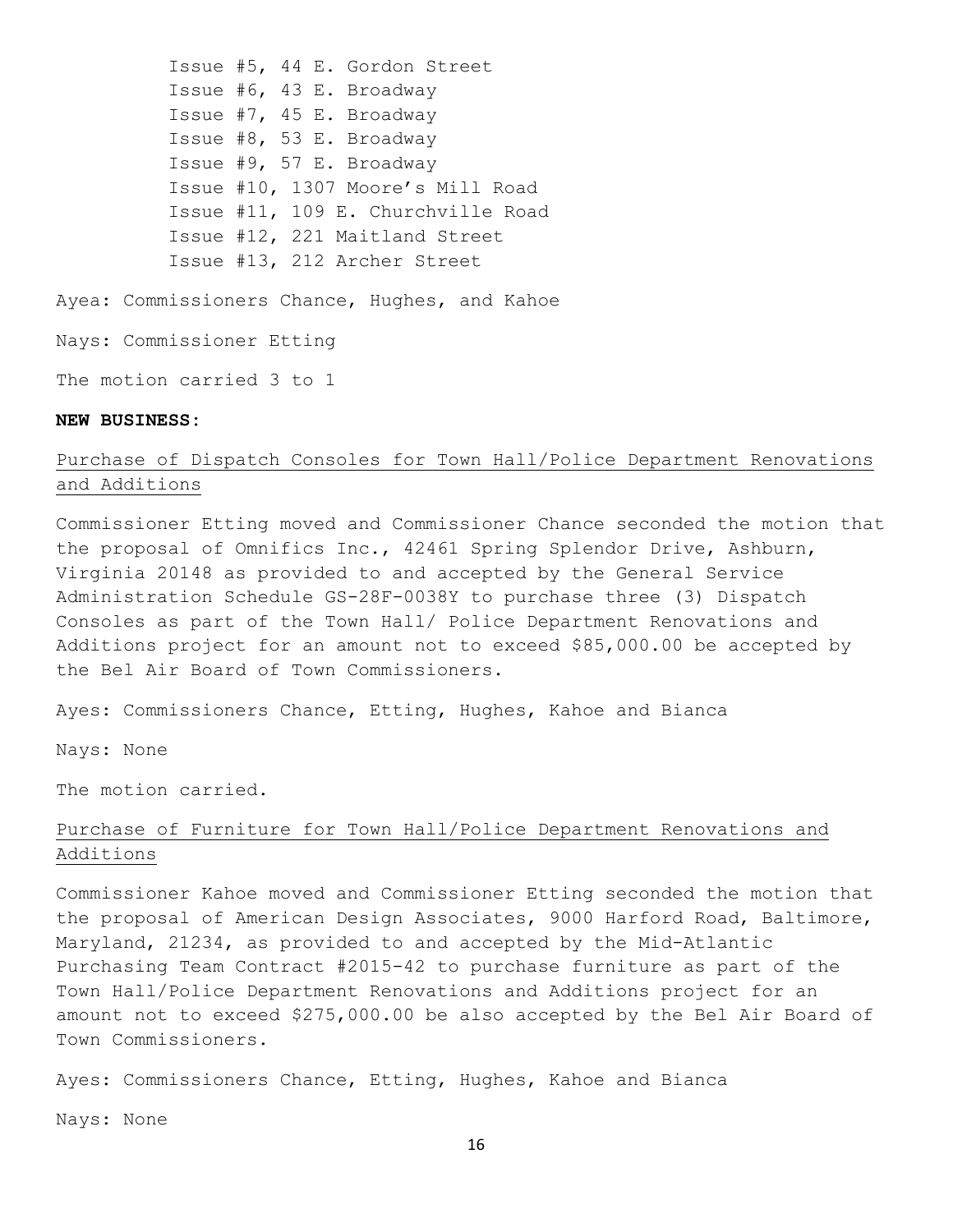The motion carried.

#### **PUBLIC ANNOUNCEMENTS:**

Chair Bianca notified May is Mental Health Awareness Month and encouraged all to join in to spread the word that mental health matters. There is an event on May 7th, 6:00 p.m. in Shamrock Park where there will be a documentary screening, music, food trucks and vendors. Chair Bianca advised if you or someone you love has struggled with mental health, please do not hesitate to call 1-800-nextstep. Help is always available.

Chair Bianca notified:

May  $7<sup>th</sup>$ , 10 a.m., Celebration of Cultures at the Bel Air Armory, hosted by LASOS. Family entertainment, cultural performances, ethnic foods and candy for the kids.

May 10<sup>th</sup>, 6:30 p.m. Doug Tallamy at the Bel Air Armory to talk about homegrown national parks and how native plants can better our community. Hosted by the Town of Bel Air and the Harford County Climate Action. Tickets are \$5.00.

May  $1$  – 7<sup>th</sup> is National Correctional Officers & Employees Week. The Town of Bel Air acknowledged all those employees who walk through those gates every day and work one of the toughest jobs in this Country. This is a career where corrections officers and employees do not get a lot of thank you's. If you know someone who works in corrections, please take the time to say thank you.

Commissioner Hughes informed:

May  $6^{th}$  - Bel Air Downtown First Friday 5:00 - 8:00 p.m. with live music and food trucks.

May  $8^{th}$  - Belle Aire Market -  $8:00$  a.m. -  $2:00$  p.m. at Black Eyed Suzie's parking lot. Music, local vendors and shopping opportunities for Mother's Day.

Commissioner Kahoe reminded the Garden Mart is May 20th, 8:30 a.m. to 1:30 p.m. at the Armory.

## **PUBLIC COMMENTS:**

Alex Maro, President of the Bel Air Police Association, was joined by police officers, dispatchers, civilian support staff and DPW workers. Mr. Maro is here tonight to voice his disgust of another budget that attacks our healthcare benefits and cost of living adjustment that amounts to a pay cut. Mr. Maro asked how can a Town that likes to style themselves as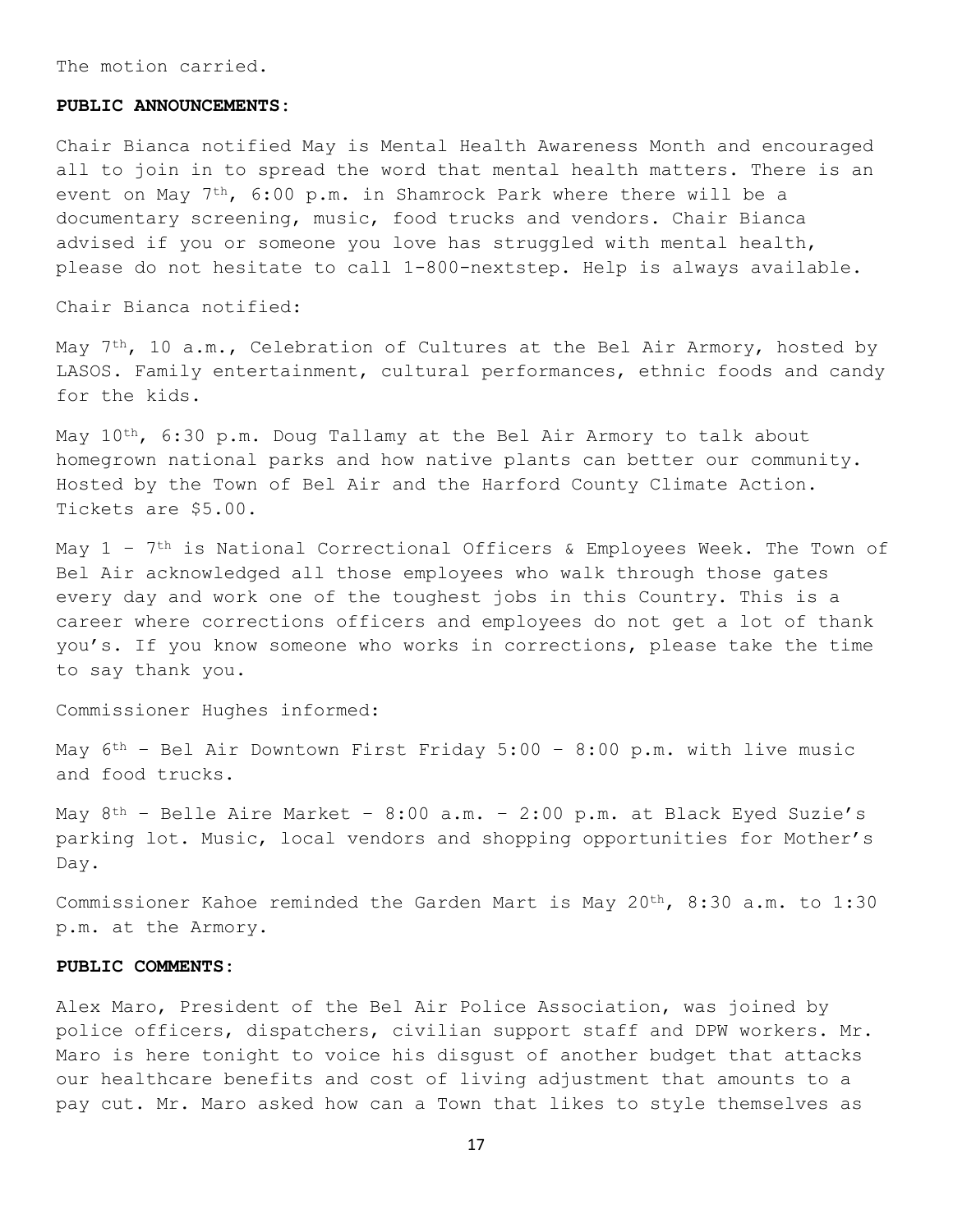the Heart of Harford consistently demand sacrifices from those who have already given up so much. Over the past 15 years, the Town's workers have had their health insurance plans converted into employer friendly high deductible saving accounts, pay scale increases based on years of service, and the cost of living adjustments offered by the Town always trail inflation and consumer price index.

Mr. Maro has watch discussions of budgets and decisions are presented as being made under the guidelines of responsible government or holding the line. Mr. Maro asked is it holding the line to cut pay and benefits while building a new Town Hall/Police Department costing millions of dollars, Mr. Maro questioned the funds the Town received from the Federal Government and that Harford County employees will receive a 7% COLA, step increases and expansion of their benefits, while the Town of Bel Air comes across as being broke.

Mr. Maro stated fortunately there is time to protect your employees' health benefits and make sure our wages keep up with inflation and the cost of living. Mr. Moro stated Municipal Government does not work unless you fund it.

Keith Smithson is here tonight to speak on the upcoming budget advocating for not only his fellow Police Officers but all employees. Mr. Smithson commented a government budget should be balanced but should never be balanced on the wages and benefits of employees. Mr. Smithson asked the Commissioners to always remember employees come first. If the justifications are right that there is no wiggle room for a larger COLA and continue the HSA contribution, then increase the budget. If the Town is operated on an outdated or unadjusted budget then correct the issue. Don't look at salaries, COLA and benefits as a place to make adjustments. The Town has said salary and benefits make up 60% of the budget and if that is the case, the budget needs increased benefits, not decreased ones.

Mr. Smithson stated the Town covers 100% of the insurance premium which is a substantial benefit to employees and not a benefit that needs to be negotiable. The high deductible healthcare plan was chosen by the Town in place of the traditional plan to save money. Of course, premiums increase every year, so the Town must account for that in the budget. Benefits should never be used to save a buck or balance a budget and this is in the Commissioners' hands to do what is right for the employees.

Mr. Smithson appreciates any COLA and any benefit provided by the Town but it is disheartening every year to beg for what should be done automatically with appropriate merit steps, properly adjusted COLA's and maintained benefits. Mr. Smithson asked to show support and appreciation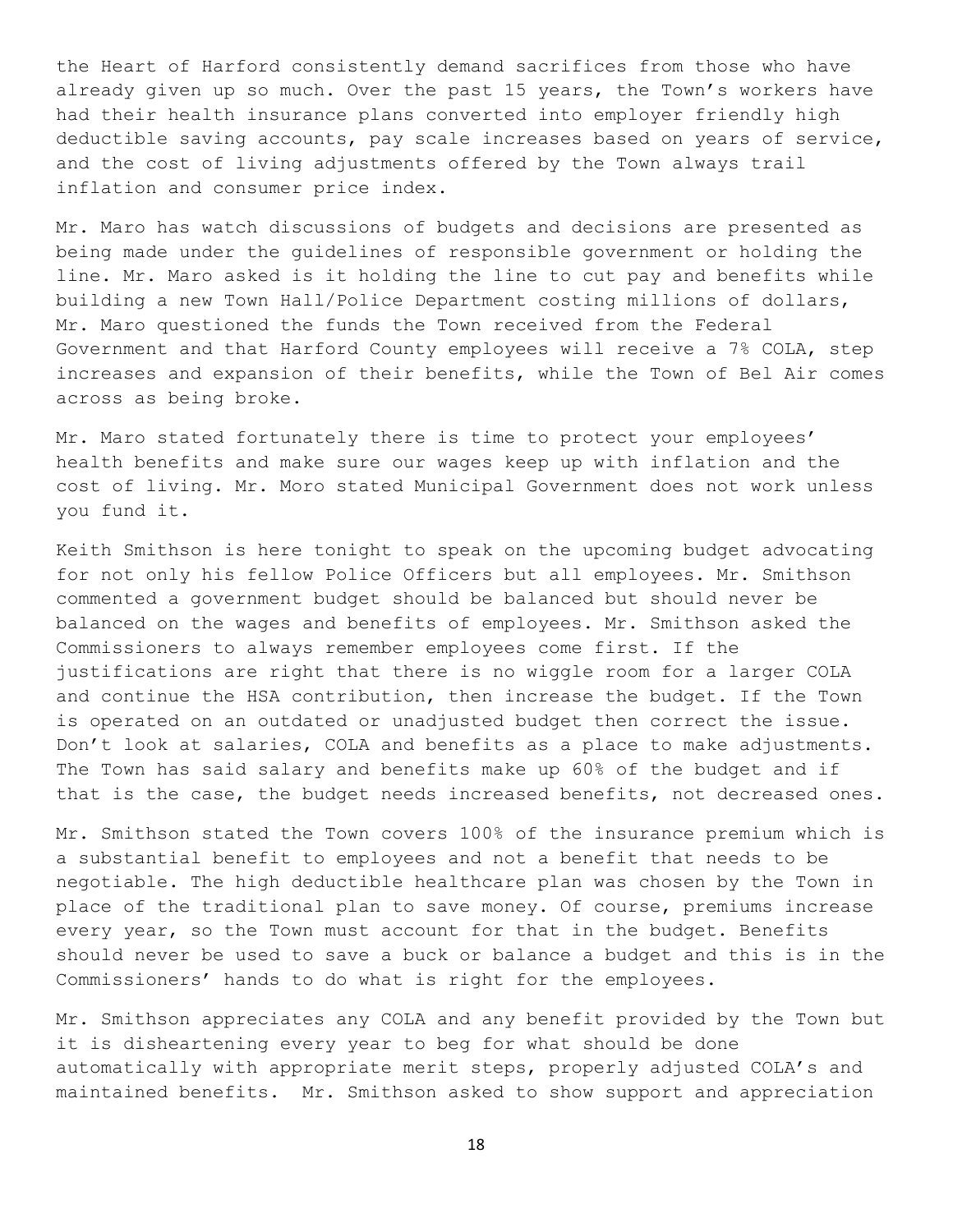to the employees. Double check the numbers, we are worth more than a 2% COLA and certainly worth more than a 15% decrease in benefits.

Nick Rhodes, Bel Air Police, echoes what has been said. Mr. Rhodes informed of several vacancies in the Police Department that need to be filled and this is causing a large increase in over-time hours and work. If the Town expects to retain staff and recruit exceptional candidates, you need to think about the benefits package. Mr. Rhodes advised our officers provide a top-notched law enforcement service with the quickest response time within the County. With benefits being taken away, this may not continue.

Kevin Kadolph, Bel Air Police, is also concerned with manpower being short on shifts. Mr. Kadolph informed of many people coming into Harford County committing crimes in the Town. Mr. Kadolph shared he has been asked if he wants to leave the agency. Money is tight because of the economy and officers are looking for more pay, benefits and retirement. Mr. Rhodes questioned why do Havre de Grace, Aberdeen and the County have a better benefits package than Bel Air.

Terence Hanley, 314 E. Broadway, Bel Air, Md. advised he is pro-growth and supports the Town growing. Mr. Hanley thanked the Klein family for investing in our community and doing wonders for the County. Mr. Hanley has concern with the budget issue when saying you want to build houses because you cannot adhere to the budget or approve a project because you need more tax revenue; that is absurd. Mr. Hanley advised the Commissioners to do a better job of budgeting. Mr. Hanley congratulated the Klein family and knows they will plan a good project.

Andrew Hylock has been employed in the Department of Public Works since 2006 driving a tractor-trailer and the work is physical each day. Mr. Hylock stated we all are struggling with everyday expenses and many are looking for better paying jobs. The Town's DPW staff are down 5 employees and applicants laugh at what pay is being offered.

## **COMMISSIONER COMMENTS:**

Commissioner Chance appreciates all who came out to speak this evening and she takes it to heart.

Chair Bianca knows our employees work hard, no matter what the position, and appreciates their taking the time to express concerns. Feel free to reach out to us anytime.